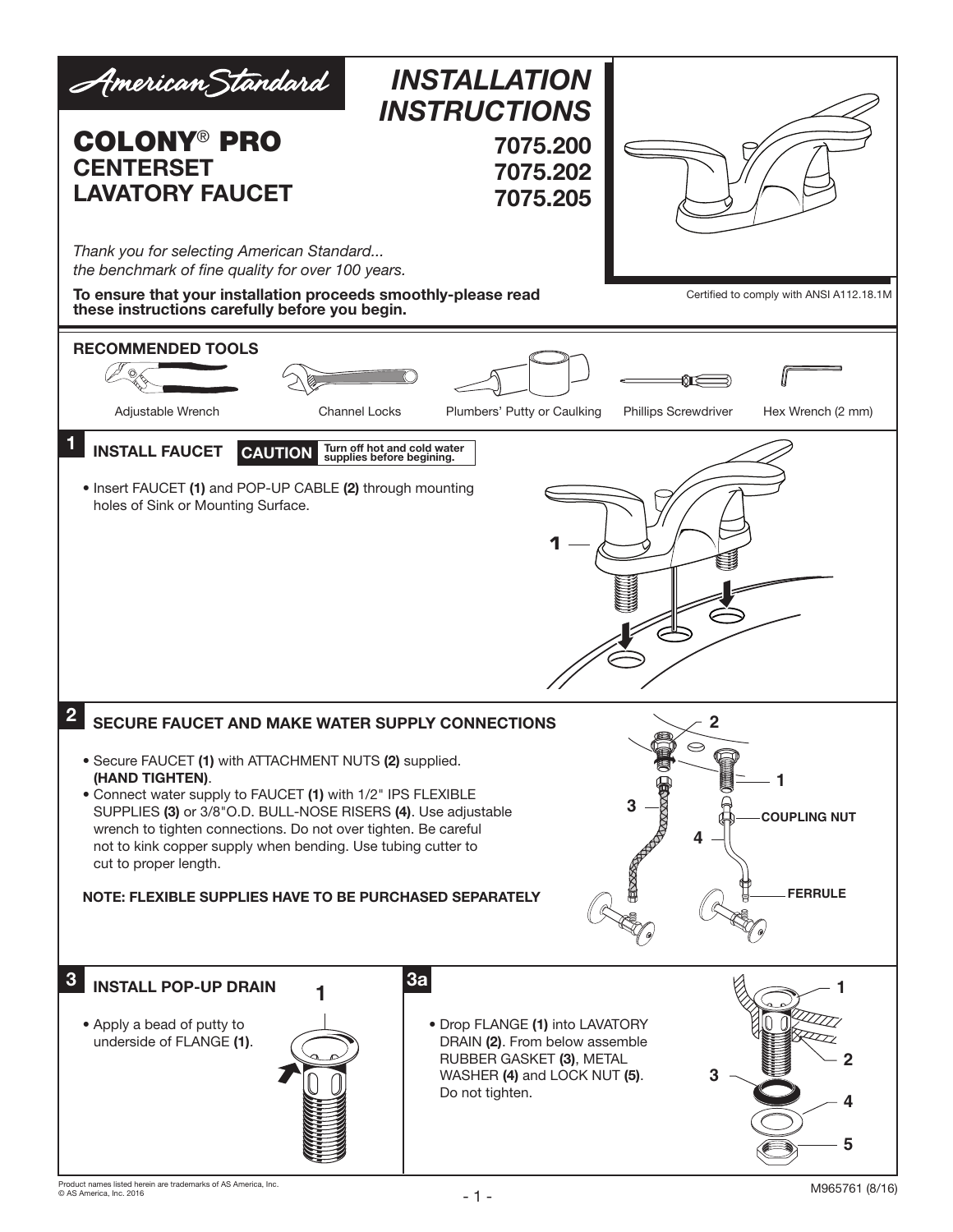3b 3c • Place SEAL (1) with small end facing up into TAILPIECE (2) and tighten against DRAIN BODY (4). PIVOT ROD (3) opening in TAILPIECE (2) should face the rear of the lavatory. Tighten LOCK NUT (5) with channel locks. Do not over tighten.

**2**

**1**

**5**

**4**

- Assemble PIVOT ROD (1), PIVOT NUT (2). CLIP (3) and SEAL (4) as shown. Hand tighten PIVOT NUT (2) Drop STOPPER (5) into drain.(For vandal proof drain rotate stopper so PIVOT ROD (1) goes through EYE (6) of STOPPER (5). Make connection to "P" TRAP.)
- Remove one end of CLIP (3) from PIVOT ROD (1) by squeezing ends together while sliding.
- Insert PIVOT ROD (1) into second or third hole in EXTENSION (7) and reassemble CLIP (3). (EXTENSION (7) may need to be bent).
- Adjust STOPPER (5) height by repositioning EXTENSION (7) andtightening THUMBSCREW (8).



# 3 TEST INSTALLED FAUCET

**3**

- Remove AERATOR. With handles in OFF position, turn on water supplies and check all connections for leaks.
- Operate both handles to flush water lines thoroughly. Operate LIFT ROD and check DRAIN for leaks. Replace AERATOR.

### 4 **SERVICE**

## If Faucet Drips Proceed As Follows:

- Turn HANDLES in OFF position.
- If spout drips, operate HANDLES several times from OFF to ON position. Do not forc HANDLES they turn only 90˚.
- AERATOR may accumulate dirt causing distorted and reduced water flow. Remove AERATOR and rinse clean.

# To Change Handle Position:

- Remove INDEX BUTTON (1), HANDLE SCREW (2) and HANDLE (3).
- Remove ADAPTER (4) & RETAINING O-RING (5).
- Lift and turn STOP WASHER (6) 90˚.